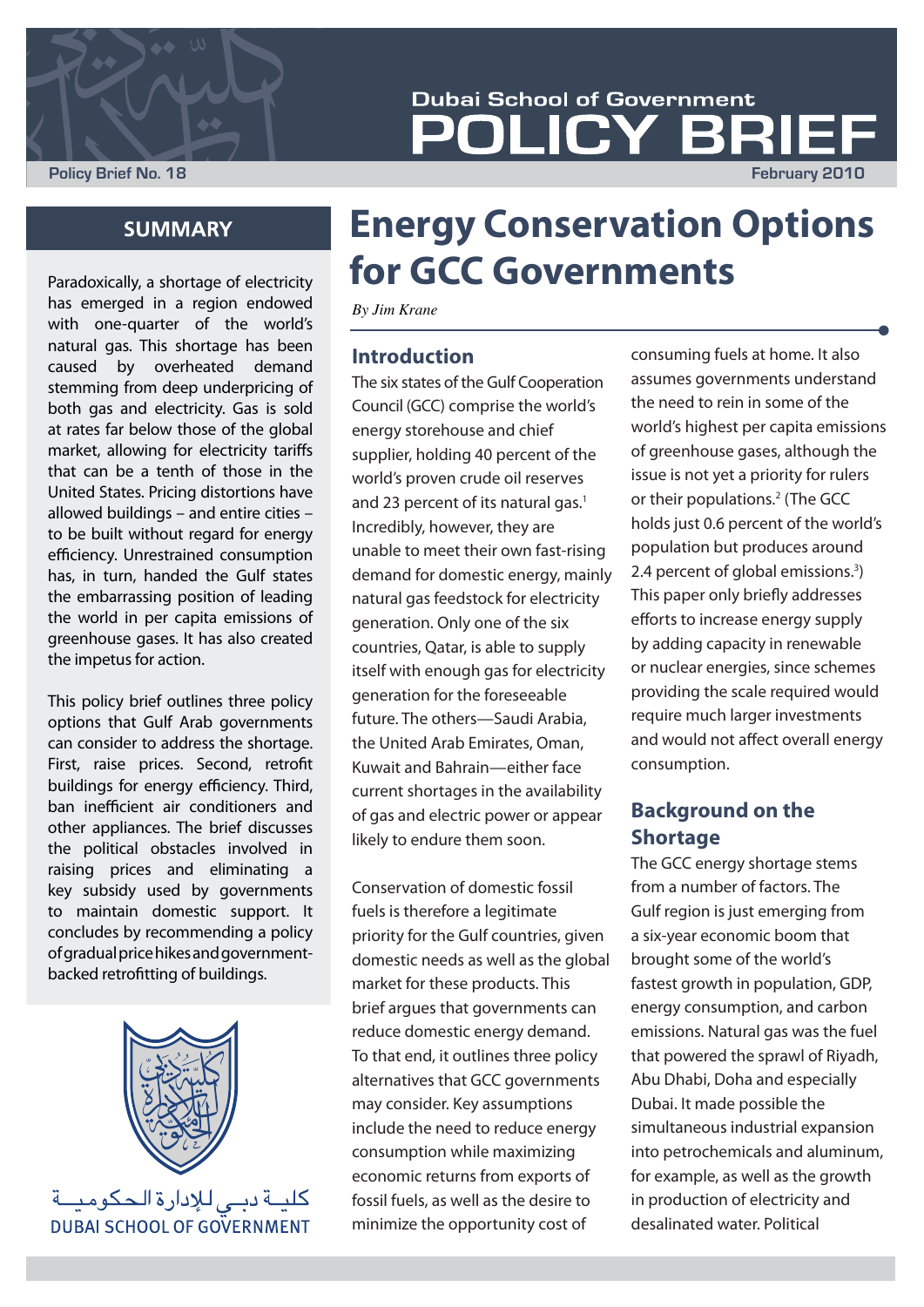structures exacerbated demand: the rentier state\* nature of these six countries and the distributive practices of their governments saw domestic consumers provided with natural gas and electricity at prices far below those in the global market; in some cases it was even given away for free.<sup>4</sup>

As a consequence, gas consumption in Saudi Arabia, Qatar, Kuwait and the UAE rose by nearly 50 percent from 2002 to 2008 (or 6.8 percent per annum), while electricity generation grew at nearly the same rate.<sup>5</sup> GCC generation capacity reached 75,000 megawatts (MW) by 2007, nearly equivalent to that held by the United Kingdom, even as blackouts took down key infrastructure in Saudi Arabia, Kuwait and the United Arab Emirates. By 2015, GCC countries could need 60,000 MW in new generation, nearly 80 percent of the current installed capacity.<sup>6</sup> Given that the majority of that capacity is expected to be powered by gas, the chief fuel burned by Gulf power generation plants, the supply deficit could reach 7 billion cubic feet per day by 2015.7

#### **Other Perspectives on GCC Energy Consumption**

Governments in the region have grown concerned about their energy use and have displayed interest in policies aimed at achieving sustainable consumption, even as the GCC's domestic consumption of energy has gained academic attention. Hertog and Luciani (2009) believe government efforts to deal with the crisis will focus on energy diversification projects that do not address current consumption. These include forays into nuclear power, as well as renewables such as the zerocarbon Masdar City initiative and Saudi Arabia's moves to increase capacity in solar-generated electricity. The authors believe these initiatives are more likely to be successful than politically dangerous attempts to regulate the behavior of residential consumers.8

Dargin (2008) believes that the problem is not a shortage of natural gas, in the sense that underground reserves are running low, but rather an underpricing scheme that has encouraged inefficient consumption while undercutting investment incentives for developing new sources of gas for the domestic market.9 For instance, the gas price in Saudi Arabia is set by the government at 75 US cents per million BTUs,<sup>10</sup> about eight times lower than the current US benchmark Henry Hub price of \$6.00. Domestic gas prices of at least \$5.00 per m/BTU are needed to spur exploration and production, believes Jonathan Stern of the Oxford Institute for Energy Studies.<sup>11</sup>

Raouf (2009) notes that conservation strategies can be better legitimized by citing *hurma*, the notion that Muslims should respect and protect nature.12 Raouf (2008) also points out that the GCC countries are signatories to the UN's Kyoto Climate Change Protocols and the Framework Convention on Climate Change, but, as developing states with no binding emissions targets, they have only belatedly begun to look for opportunities to cut emissions and generate carbon credits. Renewable energy currently produces just 0.3 percent of GCC electricity, Raouf notes.13

Meanwhile, the Climate Group (2008) offers technology solutions for energy use in buildings that could offer deep reductions in electricity consumption.

### **Policy Alternatives**

#### **Option 1: Raise the Price of Electricity**

Energy subsidies are the chief barrier to conservation in the Gulf. Residential electricity prices can be a tenth of US rates. An obvious solution would be to raise the prices of gas feedstock provided to domestic utilities, which could then pass along the increased costs to consumers. Electricity prices range from zero in Qatar (for nationals; expatriates pay 2 US cents

*\*The term "rentier state" connotes a country that derives most of its national income from the external sale of natural resources.*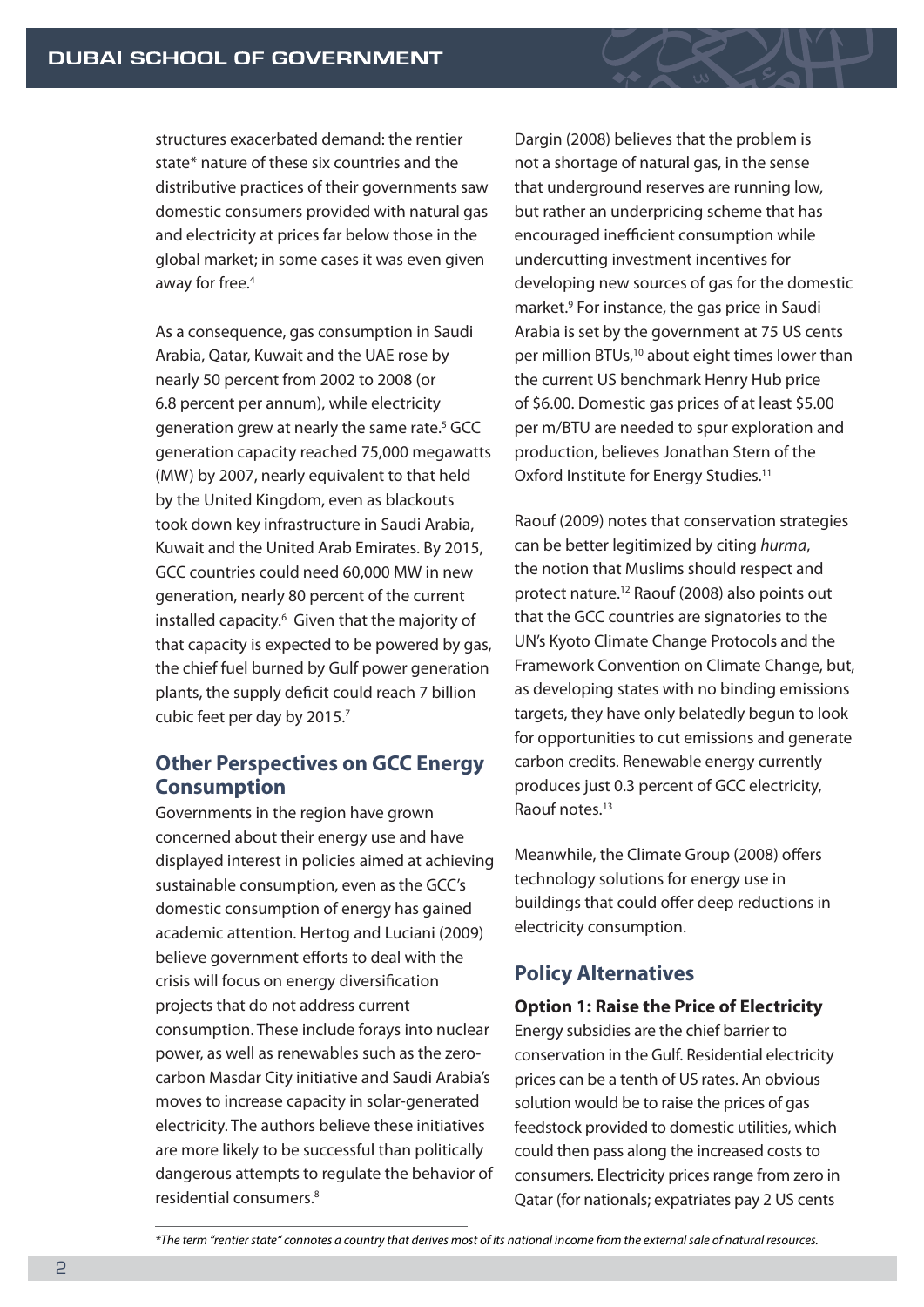#### **POLICY BRIEF**

per kilowatt-hour) to initial rates of 1.5 US cents per KwH in Saudi Arabia, 2.5 cents in Oman and 5.5 cents in Dubai.<sup>14</sup> (The average US price is about 12 cents per KwH, with the UK price around 16 cents.) If the price of electricity and water reflected global norms, residents would change their consumption behavior. Electricity use would ease, and new preferences would emerge for energy-efficient homes and appliances.

Increased tariff revenues from sales of gas, electricity and water would encourage investment in natural gas exploration and production, as well as generation capacity, helping to alleviate future shortages. Also, the competitiveness of renewable energies would rise relative to fossil fuels, increasing the potential for powering the grid with a mix of energies.

However, governments are discouraged from raising prices or restricting supply by the nature of the social contract between state and citizen. In rentier states, citizens are more like "distributional clients," rather than full participants in their national project. GCC governments have made a few moves toward boosting "slab" energy tariffs, which raise rates on customers with higher-than-normal consumption, but most of these are part of a dual price structure aimed at non-citizens. Moves to radically raise prices for citizens would be considered a violation of the rights of citizenship, and might generate significant political opposition. [Instead of raising prices, Woertz (2009) suggests an unlikely rationing scheme that would see utilities allotting customers a maximum monthly supply of electricity that will only last the entire month with conservation measures in place, such as a minimum interior temperature of 25 degrees.<sup>15</sup>] Indeed, the patronage system in some GCC states is already strained by population growth, and governments there may be anxious to minimize the potential for political opposition arising from further reduction of distributional benefits for citizens.

Thus, in the interest of maintaining the existing social contract between GCC governments and citizens, Hertog and Luciani believe any efforts at demand-side management will probably be restricted to industrial users. Dargin writes that raising gas (and electricity) prices to even half of international levels would result in severe political repercussions.16

However, it appears that two GCC states – the UAE and Qatar – have sufficient governmental autonomy and national wealth, as well as unique population structures that, taken together, should allow them to raise electricity prices on commercial, industrial and even residential customers. Inhabitants of both countries are overwhelmingly foreign; national citizens form less than 20 percent of the population. (There were about 1 million UAE citizens among some 6 million total residents in 200817, and just 220,000 Qatari citizens among 1.5 million total residents in 2009.18) Hence, these governments could squeeze efficiencies by restricting subsidies to citizens and raising prices for non-citizens. Such blatant favoritism is already practiced in various guises and is unpopular among expatriates; but non-citizen utility rates remain subsidized. A sharp increase in energy prices for expatriates could be a pretext for rate increases for citizens, albeit at a lower tariff that preserves their favored status.19 Or, energy prices could be raised across the board, with citizens compensated by a replacement subsidy of similar value in a nonenergy area.

#### **Option 2: Make Buildings More Energy Efficient**

Buildings in the GCC have been poorly designed and constructed, largely under a cheap energy model that has left them without contemporary controls technology or even proper insulation and efficient appliances. Households are responsible for 53 percent of energy use in Saudi Arabia<sup>20</sup> and 57 percent of the UAE's ecological footprint.21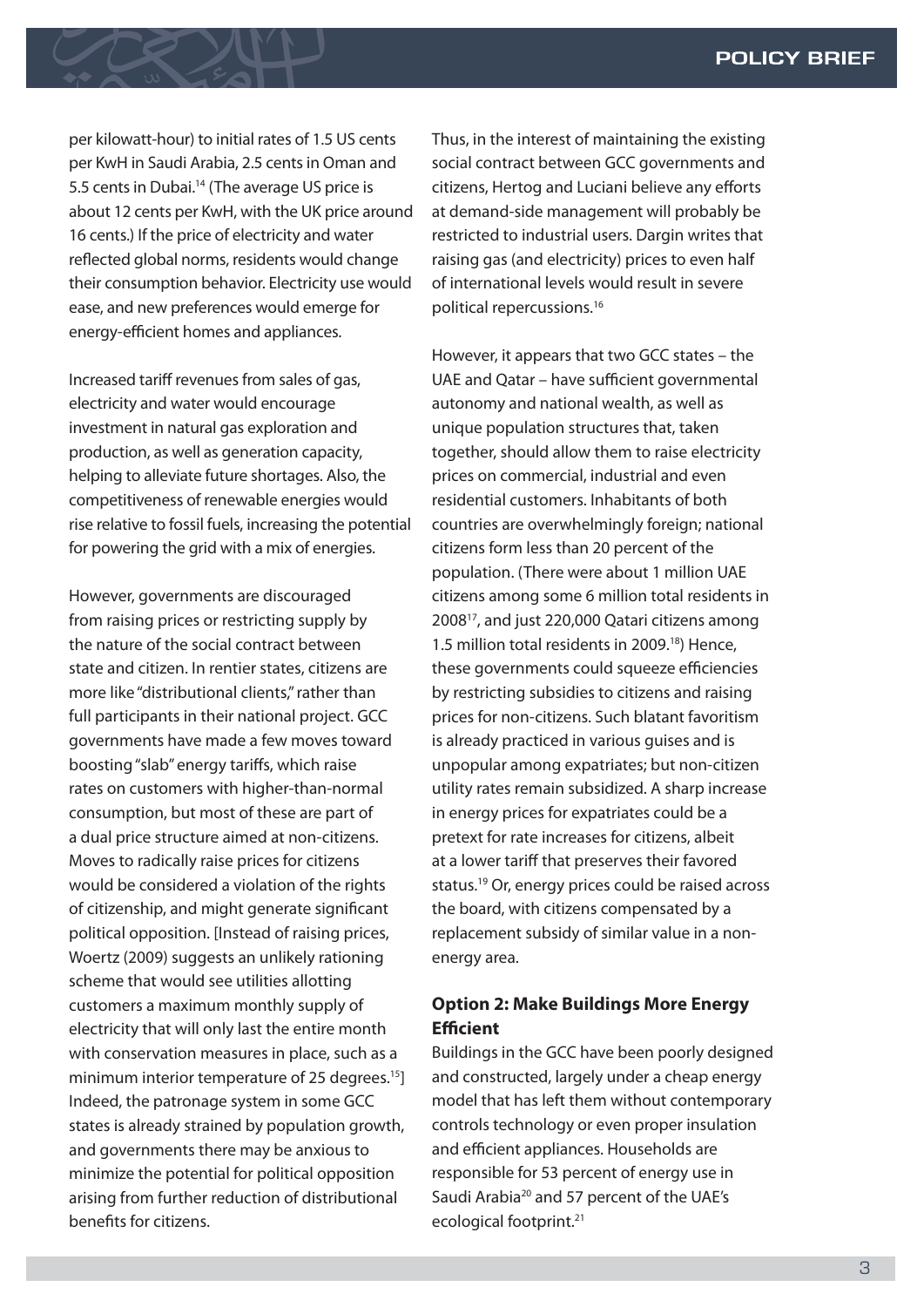Solutions to improve efficiency range from simple to technically complex. Dilip Rahulan, who heads the Dubai-based instruments firm Pacific Controls, believes that energy use in Dubai's buildings can be cut by a collective 20 percent under a combination of retrofitting with insulation, efficient windows and appliances, shading, reflective roofing, and a host of automated controls that adjust energy use.<sup>22</sup>

Governments have a menu of options<sup>23</sup> to consider, including the following:

- **Enacting mandatory standards on new construction** that promote best practices in efficiency. These include America's Leadership in Energy and Environmental Design (LEED), Canada's EnerGuide for Houses; and the BRE Environmental Assessment Method in the United Kingdom.<sup>24</sup> Since enacting a green buildings directive in 2008, Dubai has registered more than 500 buildings for LEED certification.<sup>25</sup> Abu Dhabi's Estidama initiative, which has a greater focus on water conservation, is another example.
- **Offering incentives to builders, owners and tenants to adopt efficiency technology** to cut their energy use. In the developed world, tax credits are often used. But GCC countries lack most taxes, so incentives must be creative. Possibilities include mortgage discounts for "green" construction and renovation plans.
- **Encouraging retrofitting of existing buildings** through governmentguaranteed loans that are repaid through energy savings, such as the Energy Star program under consideration in Dubai.26 These would fund the addition of thermal insulation, window shading, reflective roofing, and efficient appliances.
- **Encouraging (or subsidizing) adoption of automated building management**

systems that govern cooling and ventilation systems, and switch off unused lights and computers. Remote monitoring tools could cut energy use further.

- **Mandating cuts in energy use and carbon emissions** across the government, while budgeting for upgrades to government buildings. The policy could also be shifted to private businesses regulated by government.
- **Encouraging denser housing in low-rise buildings using traditional Arab designs** that maximize effects of shade and breezes, while de-emphasizing lifts, air conditioners and automobiles. Communities should be designed with pedestrianized commercial areas.27

These policy suggestions face a significant hurdle: the lack of a sufficient energy price in most markets, which undercuts the incentive for conservation. Developers also lack incentives to build-in energy efficiencies, since the techniques add to costs and cut into profits. And since many energy bills are paid by tenants, landlords have no incentive to make their homes or offices more efficient.

Further, new building standards have no effect on the existing stock of inefficient structures. Retrofitting existing buildings would be expensive and governments would need to guarantee loans and provide incentives to make it work. Finally, there is a preference in the Gulf for large homes that consume huge amounts of cooling and desalinated water, which is also produced by burning gas. Changing these preferences, which connote status, will be difficult.

Water consumption, while not addressed directly in this paper, is another facet of the gas shortage that offers wide room for conservation. Per-capita water use, notably in the UAE, is among the world's highest at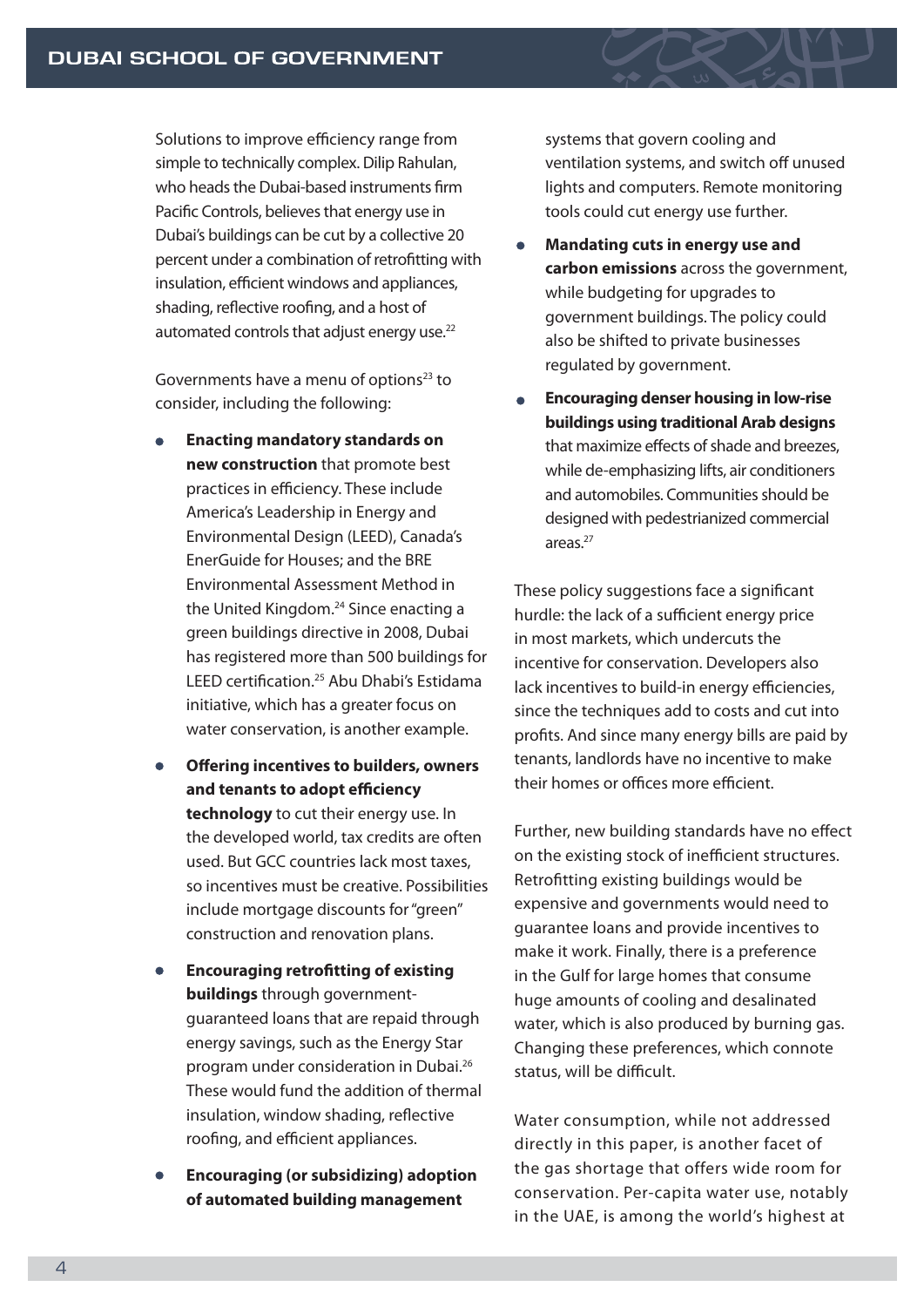550 litres per day (compared with US usage at 425 liters/day).28 Overuse of water is also exacerbated by subsidies.

#### **Option 3: Enact Green Appliance Standards**

GCC governments could set minimum energy efficiency and water use standards on the import of appliances that are sold inside their countries, effectively banning the sale of inefficient air conditioners, dishwashers and washing machines. This could cut energy and water use in the medium- and long-term, as inefficient appliances wear out and are replaced. New laws would cost governments virtually nothing, and would be a simple matter to enact (by decree in most states). Administration of the laws would largely be a function of national customs services. Governments could go further, offering incentives – or mandates – that air conditioners of a certain age be replaced.

However, these measures would require years to produce an effect on electricity and water consumption. Import restrictions would likely be opposed by powerful merchant families with exclusive licenses to import and sell branded goods. To that end, governments may have to compensate families whose import businesses would be damaged by the phasing out of a given brand of appliance.

#### **Recommendation**

In terms of effectiveness and political feasibility, this paper recommends that GCC governments adopt aspects of each policy, but focus primarily on option 2: policies that make buildings more energy efficient, including retrofitting. This requires an incremental increase in the energy price in some states, which could be offset by corresponding subsidies elsewhere.

#### **Conclusion**

The shortage of electricity and natural gas is a fundamental development challenge for the Gulf states, as it hinges directly on the distributive nature of the region's political systems. Managing domestic energy demand will probably entail one or more of the options above, but in the long term it will require structural political changes. These could be as simple as a recalibration of subsidies granted to citizens, or they could go far deeper. One could envisage governments developing fee and taxation systems, with corresponding mechanisms for greater citizen participation in decision making. The notion of conservation will also have to be mainstreamed into popular discourse and school curricula in ways that are largely absent today.

Alongside conservation, GCC states will also have to reduce their total reliance on fossil fuels, moving to a mix of renewable energy sources and nuclear power. Such a strategy would provide greater energy security, as well as reduce the opportunity cost of burning fossil fuels at home. Solar-generated electricity is especially viable in a region that receives so much of the sun's energy, with ample open land for solar collection.

Hertog, Luciani and others believe that the GCC countries should seek to retain their advantage in low-cost energy production to become exporters of renewable energy and energyintensive products to a world under tighter emissions restrictions. This scenario would play to the region's geo-economic advantages, and also makes a good case for the use of carbon capture and storage in underground oil reservoirs.29

For its part, Saudi Arabia has already announced that it will prioritize sustainable energy. National oil company Saudi Aramco, viewed as the most impressive such institution in any OPEC state,<sup>30</sup> is managing the new King Abdullah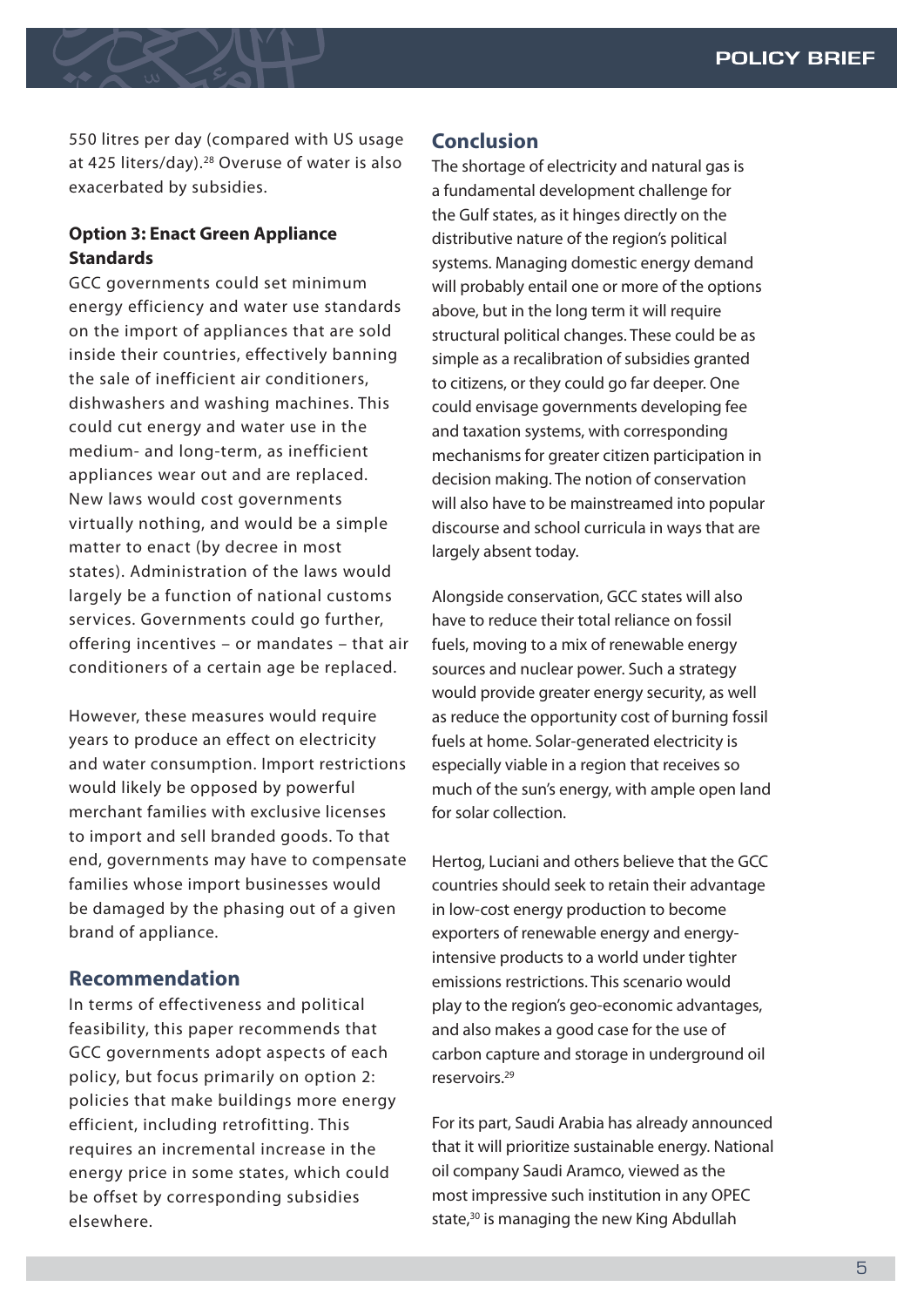University of Science and Technology (KAUST), which will focus on clean energy research and development. In 2009, Saudi oil minister Ali al-Naimi said that the Kingdom "aspires to export as much solar energy in the future as it exports oil now," and that KAUST would spearhead that  $effort<sup>31</sup>$ 

Abu Dhabi has been chosen to host the just-formed UN International Renewable Energy Agency (IRENA). The body will be headquartered inside Masdar City, a community under construction which is intended to become a carbon-neutral home to 90,000 residents and a research hub for green energy technology. Masdar, which has received \$22 billion in government funding, represents the largest regional push into renewables.

It must be noted that the region's foray into renewable energy is not a priority among most residents, and is being done partly to improve the environmental credentials of a region seen as the chief supplier (and among the biggest per-capita consumers) of fossil fuels in the world. Household consumption of energy will be the most difficult issue to address, given the political constraints in all six states. A combination of one or more factors—including significant political opposition, limited political autonomy, or lack of resources—limits the scope for most GCC governments to remove or reduce energy subsidies for their citizens. Likewise, a high proportion of citizens to expatriates in several GCC countries makes two-tier electricity pricing ineffective.

Only in the United Arab Emirates and Qatar do national governments have the autonomy and wealth to pursue renewable energy programs while also reining in consumption. In Oman, a government-sponsored study recommends investment in solar and wind power,<sup>32</sup> but it remains to be seen whether those findings will be heeded. In the other Gulf countries, energy conservation will probably be addressed by a long process of mainstreaming and public education.

#### **ENDNOTES**

- The *BP Statistical Review of World Energy June 2009* estimates the GCC's share of global energy reserves at 39.5 percent for oil and 22.9 percent for natural gas. 1
- Worldwide Fund for Nature, *Living Planet Report 2008*, http://www.panda.org/about\_our\_earth/all\_publications/living\_planet\_report/lpr\_2008/. Note that government expressions of concern for carbon emissions and the environment are mainly for outside consumption. 2
- Mohamed A. Raouf, "Climate Change Threats, Opportunities, and the GCC Countries," (Washington, DC: Middle East Institute Policy Brief 12, 2008). 3
- Steffen Hertog and Giacomo Luciani, *Energy and Sustainability Policies in the GCC*, The Center for the Study of Global Governance, Kuwait Programme on Development, Governance and Globalisation in the Gulf States, (London, London School of Economics, 2009), http://www.lse.ac.uk/collections/LSEKP/documents/Hertog%20paper.pdf. 4
- *BP Statistical Review of World Energy June 2009*, http://www.bp.com/statisticalreview. 5
- Moody's Global Credit Research, *Arabian Gulf Electricity Industry,* October 2008. 6
- Alexander's Gas and Oil Connections, "Greater Supply Deficits Force Middle East to Focus on Domestic Needs," Vol. 12, No. 9, May 2007. 7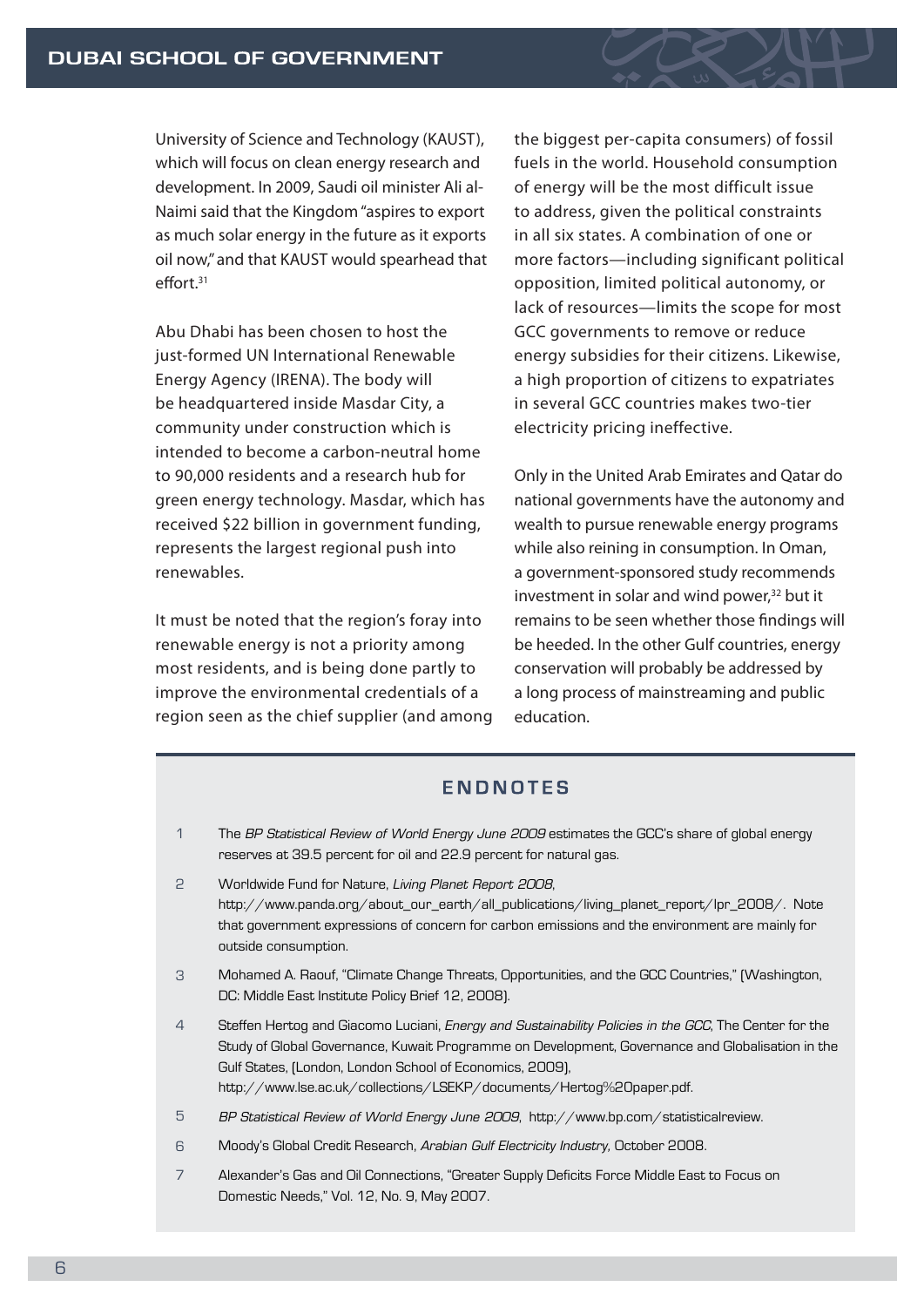- Hertog and Luciani, November 2009. 8
- Justin Dargin, *The Dolphin Project: The Development of a Gulf Gas Initiative,* (Oxford: Oxford Institute for Energy Studies, 2008). 9
- US Department of Energy, Energy Information Administration, Saudi Arabia Country Analysis Brief, November 2009, http://www.eia.doe.gov/emeu/cabs/Saudi\_Arabia/pdf.pdf. 10
- Jonathan Stern, quoted in Justin Dargin, "Trouble In Paradise The Widening Gulf Gas Deficit," *Middle East Economic Survey,* September 29, 2008. 11
- Mohamed A. Raouf, interviewed November 1, 2009 in Dubai by Dr. Kristian Coates-Ullrichsen, whose notes were received by e-mail. 12
- Raouf, 2008. 13
- Tariffs compiled from the following websites: Saudi Electricity Co.: http://www.se.com.sa/SEC/English/Menu/Customers/Consumption+bills/TarifAndTax.htm; Muscat Electricity Distribution Co.: http://www.medcoman.com; Dubai Energy and Water Authority: http://www.dewa.gov.ae/tariff/tariffdetails.aspx; Qatar General Electricity and Water Corp. (Kahramaa): http://www.km.com.qa/en/customer/Pages/RateInformation.aspx.  $14$
- Eckart Woertz (Program Manager Economics, Gulf Research Centre), e-mail interview with the author, November 17, 2009. 15
- Dargin, *The Dolphin Project: The Development of a Gulf Gas Initiative,* p. 12. 16
- Jim Krane, *City of Gold: Dubai and the Dream of Capitalism,* (New York: St. Martin's Press, 2009), p. 253 and footnote describing various sources, p. 340. 17
- Economist Intelligence Unit, *Qatar Country Report,* December 2009. 18
- Dubai increased its slab rate on electricity tariffs for non-citizens by 33 percent in 2008. 19
- Japan International Cooperation Agency, *Master Plan Study on Energy Conservation in the Power Sector in the Kingdom of Saudi Arabia,* October 2009, cited in Hertog and Luciani, p. 7. 20
- Laura Ledwith (Sustainability and Policy Advisor, Emirates Wildlife Society), e-mail interview with author, December 30, 2009.  $21$
- Dilip Rahulan (CEO, Pacific Controls, Dubai), e-mail interview with the author, November 18, 2009. See also: Pacific Controls, *24x7 Global Command and Control for Energy Services,* October 2009, and Pacific Controls, *Remote Energy Management Services for Data Centers,* October 2009. 22
- Many of these options stem from The Climate Group, *Smart 2020: Enabling the Low Carbon Economy in the Information Age,* 2008, http://www.theclimategroup.org/\_assets/files/Smart2020Report.pdf. 23
- Ibid. 24
- Dilip Rahulan, e-mail interview with author, November 18, 2009. Note that 500 buildings is a tiny percentage of the tens of thousands of buildings in Dubai. 25
- Ibid. 26
- Mathis Wackernagel (Director, Global Footprint Network), interview with the author, October 8, 2008. 27
- Vesela Todorova, "Water Price Should Go Up, Says Scientist," *The National,* October 14, 2008. Consumption figures were given in liters per day: UAE 550; U.S. 485; Canada 425; Jordan 85. 28
- Hertog and Luciani 2009, pp. 26-27. 29
- Valerie Marcel, *Oil Titans*, (Washington, DC: Brookings Institution Press, 2006). 30